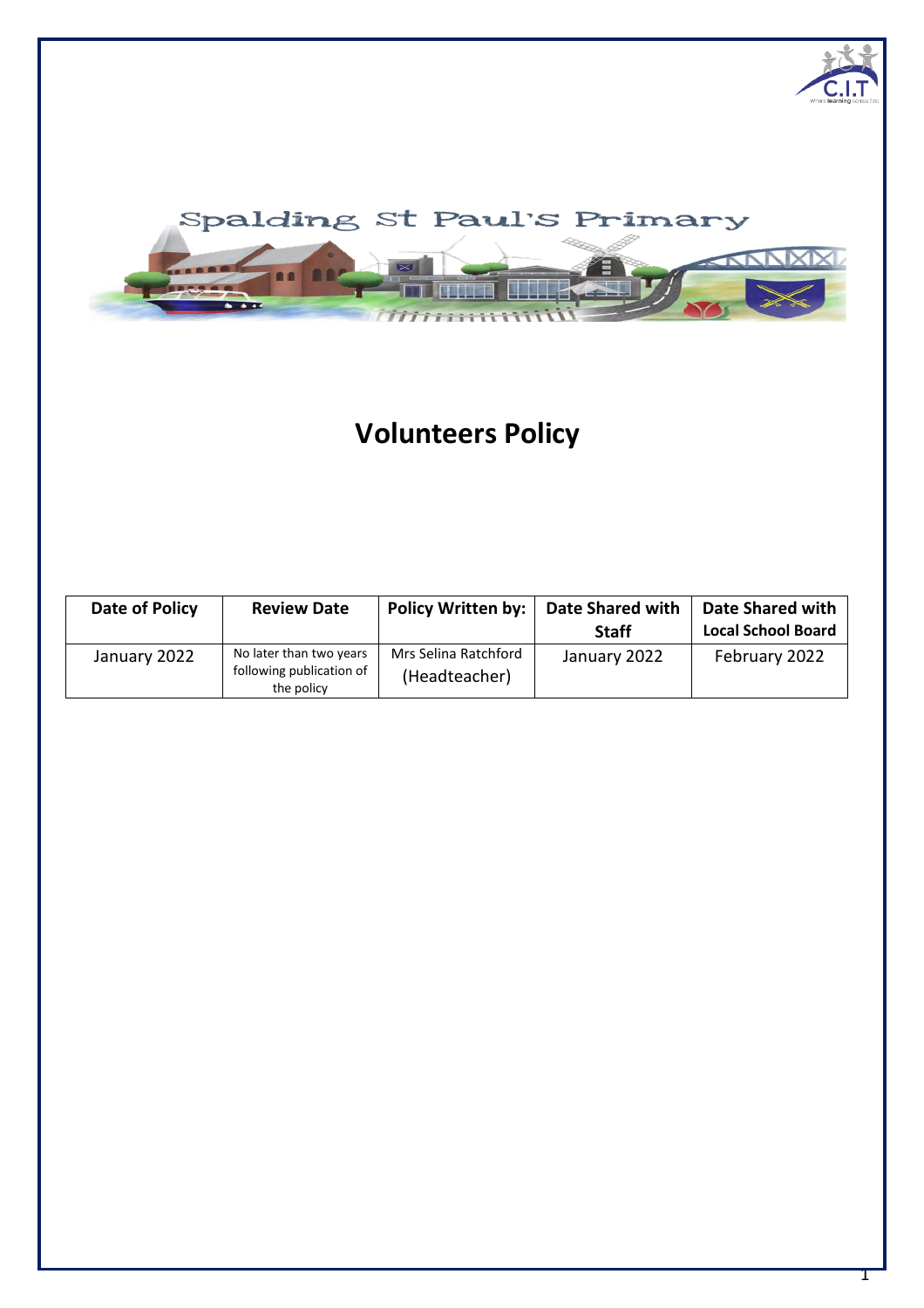We want our school to be open and welcoming to all who would like to support the children. We also want to encourage parents and other adults to help teachers in a variety of ways.

However, our overriding concern is for the safety of the children in our care. This document sets out our school's policy, which is to ensure that the children benefit from as much help and support as possible, and are provided at the same time with the best possible security.

The school has a variety of adults working on the premises at any one time. They can be categorised as follows (this list is not exhaustive):

Paid full- or part-time staff employed by the school:

- teachers;
- teaching assistants;
- SEN assistants;
- site managers;
- cleaners:
- lunchtime supervisors;
- school administrators

# Adult workers employed by another organisation:

- peripatetic music teachers;
- trainee teachers;
- LEA advisers and inspectors;
- health visitors:
- grounds maintenance staff;
- contract workers (for example an electrician or heating engineer).

# Volunteer helpers:

- parents or other adult helpers working alongside teachers;
- students on work experience.

This policy sets out the arrangements for volunteer helpers only.

All regular volunteers in Spalding St Paul's Primary School are required to complete a DBS form prior to spending time in school. Once the DBS disclosure has been returned it is checked at the school office. If there is not a disclosure then the volunteer is added to the school's Single Central Record and can begin to work with children. Should there be a disclosure then the Headteacher will contact the potential volunteer to seek permission to go to the CIT's Director of HR. The Director of HR will then make a decision about the volunteer's suitability.

# **Volunteer helpers**

Volunteer helpers support the school in a number of ways, including:

- supporting individual pupils this must take place in a public area of the school building or with a school employee in attendance;
- hearing pupils read;
- helping with classroom organisation;
- helping with the supervision of children on school trips; helping with group work; helping with subjects involving practical activities.
- completing simple paper work tasks that are necessary in the daily running of the school
- leading group work (this would be in agreement with the Headteacher and may include activities such as a retired teacher working with a focus group)